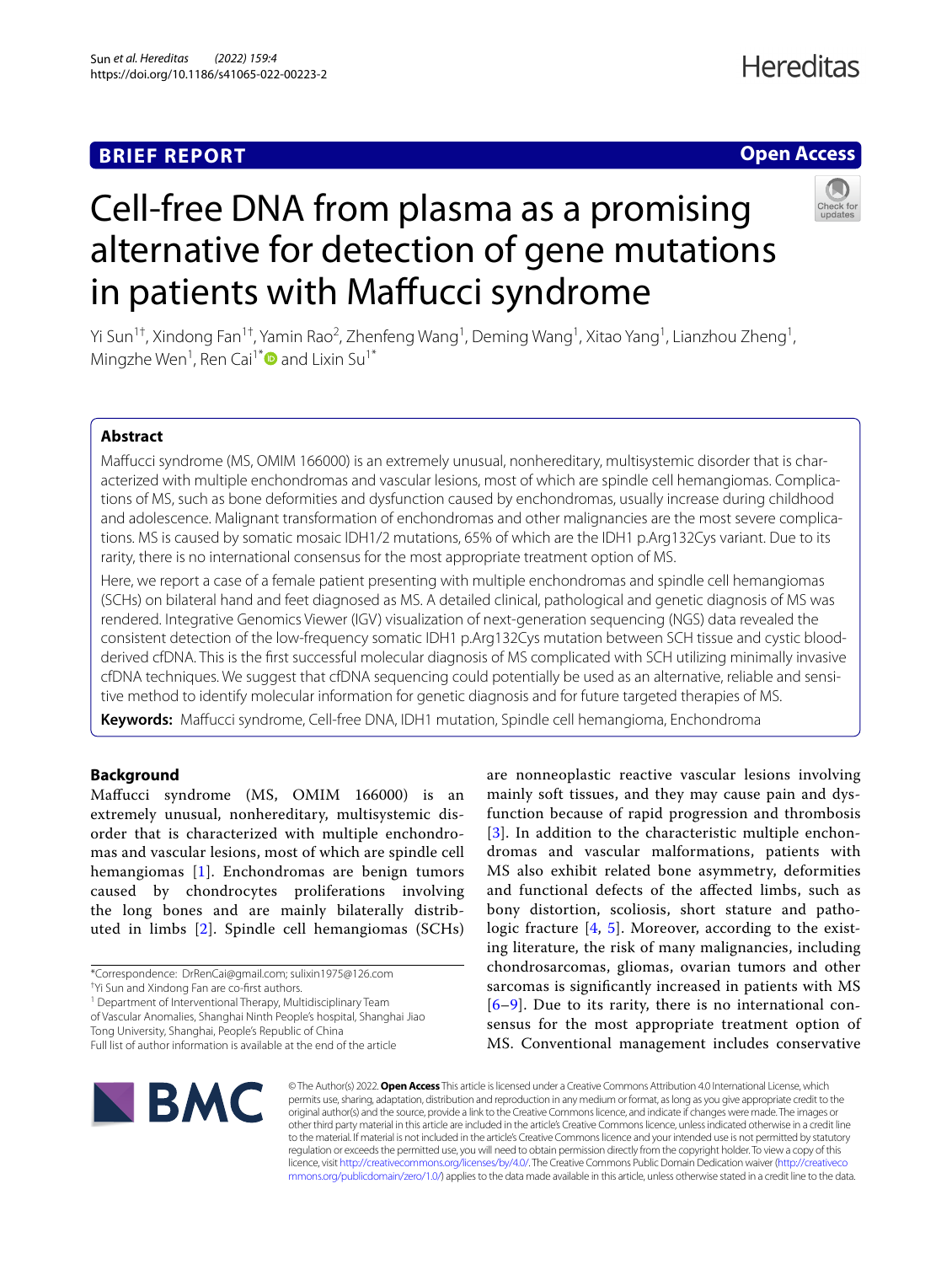management, surgical excision and long-term screening for malignant transformations [\[10](#page-3-7)].

MS is caused by somatic mosaic IDH1/2 mutations, 65% of which are the IDH1 p.Arg132Cys variant [\[11](#page-3-8), [12\]](#page-3-9). Consequently, molecular diagnosis requires surgically excised enchondroma or SCH tissue. More sensitive and noninvasive diagnostic methods may provide adequate information for molecular characterization. In recent years, the clinical utility of cell-free DNA (cfDNA) has been explored in many kinds of vascular malformations  $[13–16]$  $[13–16]$  $[13–16]$  $[13–16]$ . However, there is currently no report of cfDNA genetic analysis on MS associated with SCH.

Here, we report a successful molecular diagnosis of MS complicated with SCH utilizing minimally invasive cfDNA techniques. Integrative Genomics Viewer (IGV) visualization of next-generation sequencing (NGS) data revealed the consistent detection of the low-frequency somatic IDH1 p.Arg132Cys mutation between SCH tissue and cystic blood-derived cfDNA, supporting the hypothesis that cell-free DNA from plasma could be a promising alternative for tissue sample to promote molecular diagnosis of MS.

## **Case report**

A 24-year-old female came to our hospital with multiple, round, bluish-purple masses on bilateral hand and feet. The patient disclosed a medical history in which the masses gradually increased and enlarged. However, the lesions recurred rapidly and progressed with pain and walking dysfunction. The patient had undergone several surgical excisions to relieve pain. Physical examination showed multiple exophytic, round, compressible bluishpurple nodules (Fig. [1a](#page-1-0),b). Radiography revealed multiple enchondromas at bilateral phalanges and the left distal ulna (Fig. [1c](#page-1-0),d). Subtotal resection of the feet SCH lesions (Fig. [1](#page-1-0)b, arrow) was performed to relieve the pain, and after which, the patient's symptoms gradually improved.

In order to further clarify the diagnosis of SCH and identify genetic changes, we collected tissue samples as well as blood samples from the SCH cysts during the resection to promote targeted next-generation sequencing (NGS). We designed the targeted gene panel based on the classifcation of vascular anomalies proposed by ISSVA [[17\]](#page-4-1).

Histopathological analysis of the excised mass showed that the tumor consisted of bland spindle cell



<span id="page-1-0"></span>**Fig. 1 a-b:** Clinical manifestation of the patient. Multiple exophytic, round, compressible bluish-purple nodules. Figure [1b](#page-1-0), arrow: subtotal resection site of the feet SCH lesions. **c-d**: Radiography revealed multiple enchondromas at bilateral phalanges (Fig. [1c](#page-1-0)) and the left distal ulna (Fig. [1](#page-1-0)d). **e-f**: Histological analysis showed that the tumor consisted of bland spindle cell proliferations (Fig. [1](#page-1-0)e) and dilated, slit-like, thin-walled veins involving the superfcial and deep layers of the dermis (Fig. [1](#page-1-0)f ), confrming the diagnosis of SCH (hematoxylin–eosin). **g-h**: IGV visualization of NGS data for the SCH tissue (Fig. [1](#page-1-0)g) and cystic blood (Fig. [1](#page-1-0)h) with somatic mutation in IDH1 p.Arg132Cys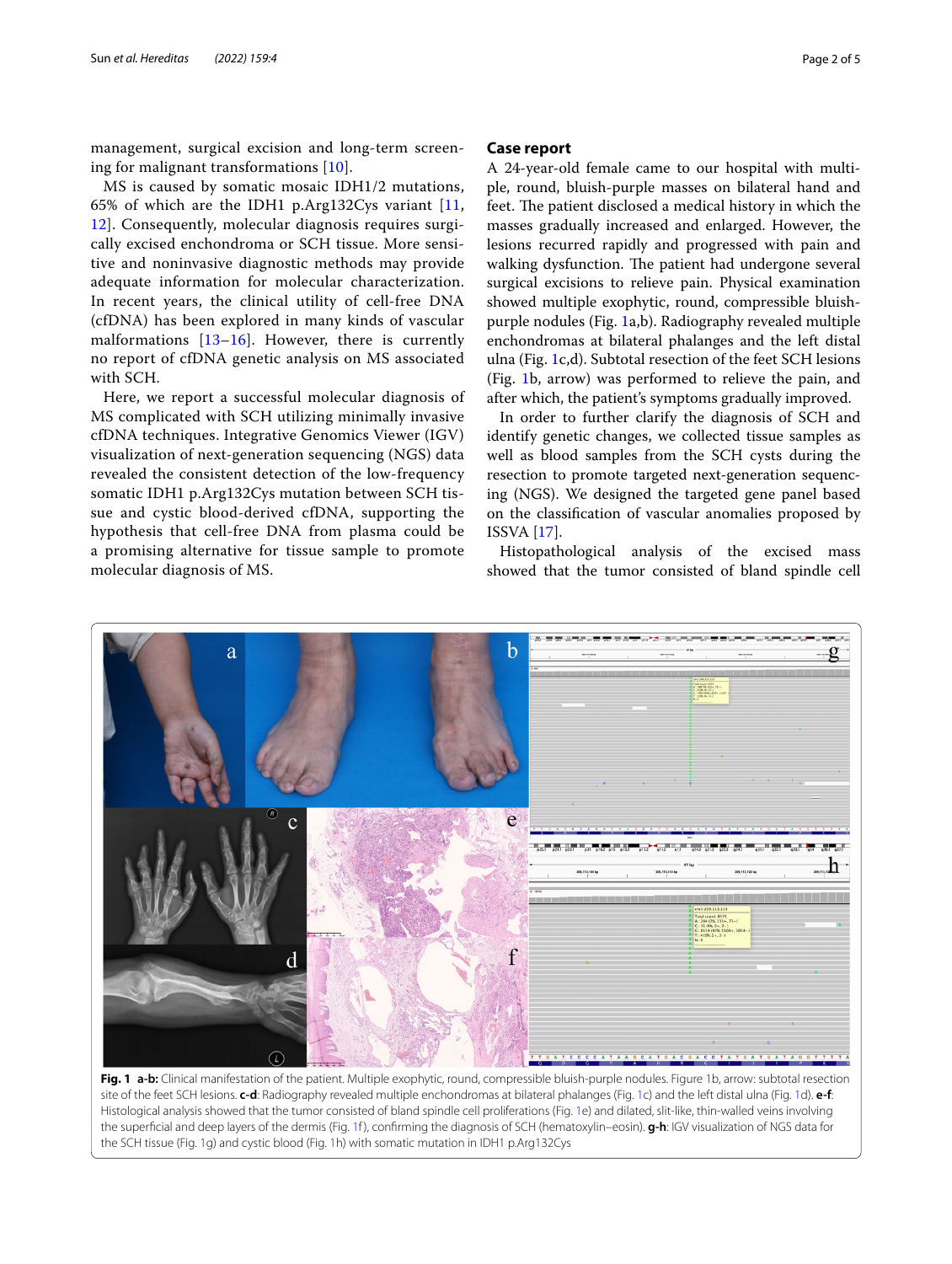proliferations and dilated, slit-like, thin-walled veins involving the superficial and deep layers of the dermis, confrming the diagnosis of SCH (Fig. [1e](#page-1-0),f).

The molecular analysis showed that both the SCH tissue and cystic blood had somatic IDH1 p.Arg132Cys mutations. The NGS revealed that IDH1 mutations were identifed with allele loads of 6.46 and 2.41% in the tissue and cystic blood samples, respectively. IGV visualization of NGS data for the SCH tissue and cystic blood with somatic mutation in IDH1 p.Arg132Cys is present in Fig. [1g](#page-1-0),h. Since the clinical manifestations of multiple enchondromas and SCHs raises the suspicion of Maffucci syndrome and the genetic analysis revealed somatic IDH1 p.Arg132Cys mutations in the SCH tissue and cystic blood samples, we diagnosed the patient with Maffucci syndrome.

### **Discussion**

Mafucci syndrome (MS), according to the ISSVA classifcation, is a rare multisystemic malformation of mesodermal tissue, mainly vascular and bony lesions [\[1](#page-3-0), [4](#page-3-3)]. MS is characterized by multiple enchondromas complicated with vascular malformations (mainly spindle cell hemangiomas (SCHs)) [[3\]](#page-3-2). Enchondromas are common benign bone tumors of the distal extremities. Enchondromas are characterized by chondrocytes proliferations involving the long bones throughout development [[2\]](#page-3-1). Enchondromas usually present as sporadic isolated lesions, but it can also appears as multiple lesions in MS and Ollier's disease. Enchondromas have a tendency of recurrence, and cause destruction of local bones, leading to pain, bone fractures and other complications. Very few lesions can malignant into chondrosarcomas. SCHs are relatively rare benign vascular tumors often occurred sporadically or in combination with other vascular malformations, such as Klippel–Trenaunay syndrome and MS. SCHs often present on the skin of distal extremities, and can also involve mucosal tissue, such as the oral cavity. SCH usually present and develop in children and adolescents, and have a tendency to recur locally. Due to the dilated veins, formation of thrombus or phlebolith, SCH can result in progressive pain and limb dysfunction. Complications of MS, such as bone deformities and dysfunction caused by enchondromas and SCHs, usually increase during childhood and adolescence. Malignant transformation of enchondromas and other malignancies are the most severe complications.

Pansuriya and Amary et al. reported the identifcation of somatic mosaic gain-of-function IDH1/IDH2 mutations in MS patients at the same time in 2011, and these mutations have also been also related to isolated enchondromas and chondrosarcomas [[11](#page-3-8), [12](#page-3-9)]. Subsequently, the same variant was identifed as a hot spot mutation in patients with sporadic and multiple SCHs without enchondromas. Based on the high specifcity of IDH gene mutations in SCHs, the identifcation of these mutations, most of which are the IDH1 p.Arg132Cys variant, can facilitate diagnosis and diferential diagnosis from other vascular tumors such as Karposi's sarcoma. However, there are several limitations in traditional molecular profling of vascular malformations with tissue samples. First, the reduced sensitivity and bias of mutation detection caused by tissue heterogeneity associated with tissue biopsy is the main disadvantage that cannot be over-looked [\[18](#page-4-2)]. In addition, tissue biopsies may be unsafe, infeasible, or otherwise unsuccessful, and they may result in serious side-efects and complications, such as critical bleeding. In this case, a new method with minimal

invasion and superior sensitivity was established for the genomic profling of vascular malformations. Cell-free DNA (cfDNA), also named as liquid biopsy, may enable to provide an accurate diagnostic approach in various clinical felds that avoid the intractable complications associated with tissue biopsy.

In 1948, cell-free DNA (cfDNA) was frstly reported by Mandel and Metais [[19\]](#page-4-3). cfDNA in the serum and plasma has been revealed to be higher in cancer patients than in healthy individuals [\[20](#page-4-4), [21](#page-4-5)] and has been an active research area in many disciplines of medicine. As a potential biomarker, cfDNA is readily accessible, repeatable, and reliable. Ozeki et al. identifed NRAS oncogenic variants not only in tissue samples but also in plasma and pleural effusion, which is the first study of cfDNA in vascular anomalies [\[22](#page-4-6)]. Recently, this observation has introduced the possibility of noninvasive diagnostic evaluation for vascular anomalies. K Zenner extracted cfDNA from the plasma and cystic fuid of patients with venous, lymphatic, and arteriovenous malformations, and variants were detected for the frst time [[13\]](#page-3-10). Subsequent studies of the application of cfDNA in arteriovenous malformations and Klippel–Trenaunay syndrome further validated the investigation of cfDNA-based molecular diagnostics and provided a noninvasive method to initiate targeted therapy for patients with vascular malformations [[14,](#page-3-11) [15](#page-4-7)]. However, there is currently no report of cfDNA genetic analysis on MS associated with SCH.

In this study, we report a female patient presenting with multiple enchondromas and SCHs on bilateral hand and feet diagnosed as MS. IDH1 p.Arg132Cys variants were detected in both the SCH tissue and cystic bloodderived cfDNA for the frst time. We hypothesized that the proliferated spindled cells composed of endothelial cells, pericytes and fbroblasts drove cfDNA entering the circulation. Moreover, the contact between the proliferated endothelial cells and the systemic circulation in the SCH lesion is higher than that in the peripheral, which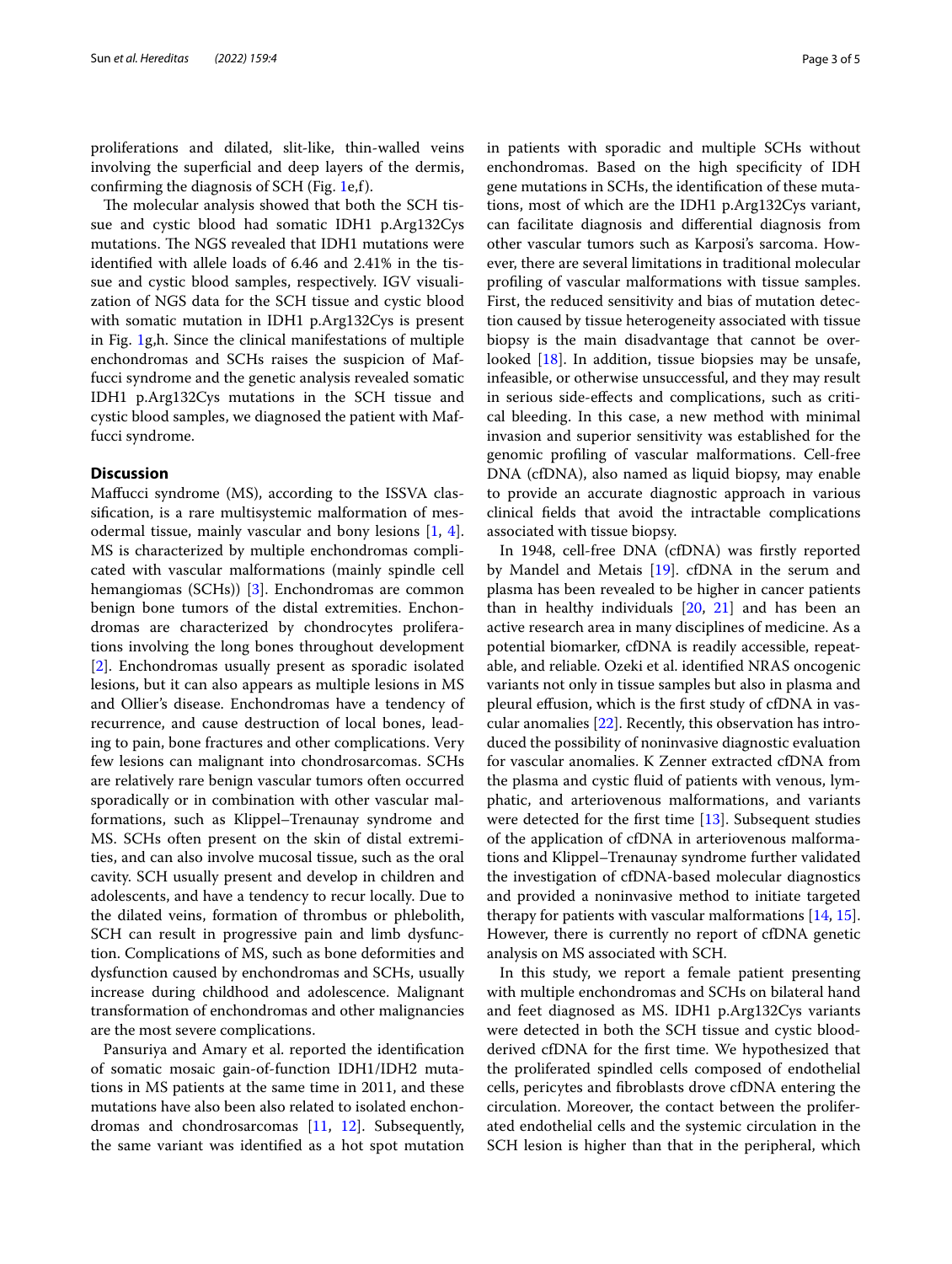also explains the detective sensitivity of the lesion plasma in this study. To our knowledge, this is the frst successful molecular diagnosis of MS utilizing minimally invasive cfDNA techniques, suggesting the potential use of a cfDNA-based, noninvasive molecular diagnosis of MS.

The clinical utility of specific IDH $1/2$  inhibitors has been reported in several malignant cancers. Ivosidenib and enasidenib are targeted inhibitors of the IDH1 and IDH2 proteins, respectively, which have been confrmed to be efficient and tolerable in acute myeloid leukemia (AMLs) in previous studies [\[23](#page-4-8), [24](#page-4-9)]. Due to the rarity and heterogeneity of clinical phenotypes in MS, the clinical efficacy and risk of  $IHD1/2$  inhibitors in MS has not been explored. Nevertheless, the discovery of IDH1/2 inhibitors encourages further research in MS, especially those with severe manifestations, such as rapid progression of tumors, dysfunction, and malignancy. We assume that these inhibitors may achieve a reduction in tumor growth and reduce the potential malignant risk. Our study provides a noninvasive method to identify molecular information for future targeted therapies.

#### **Conclusion**

We report a case of a female patient presenting with multiple enchondromas and spindle cell hemangiomas (SCHs) on bilateral hand and feet diagnosed as MS. A detailed clinical, pathological and genetic diagnosis of MS was rendered. IGV visualization of NGS data revealed the consistent detection of the low-frequency somatic IDH1 p.Arg132Cys mutation between SCH tissue and cystic blood-derived cfDNA. To our knowledge, this is the frst successful genetic diagnosis of MS complicated with SCH utilizing minimally invasive cfDNA techniques. We suggest that cfDNA sequencing could potentially be used as an alternative, reliable and sensitive method for the genetic diagnosis of MS.

#### **Abbreviations**

MS: Mafucci syndrome; SCHs: Spindle cell hemangiomas; cfDNA: cell-free DNA; IGV: Integrative Genomics Viewer; NGS: Next-generation sequencing; AML: Acute myeloid leukemia.

#### **Acknowledgements**

We would like to show our deepest gratitude to the patient for sharing their clinical information

#### **Authors' contributions**

Conception and design of study: Yi Sun<sup>1#</sup>, Xindong Fan<sup>1#</sup>, Acquisition of data: Ren Cai M.D.<sup>1\*</sup>, Zhenfeng Wang<sup>1</sup>, Deming Wang<sup>1</sup>, Yamin Rao.<sup>2</sup> Analysis of data: Xitao Yang<sup>1</sup>, Lianzhou Zheng<sup>1</sup>, Mingzhe Wen<sup>1</sup>, Lixin Su <sup>1\*</sup>. The authors read and approved the fnal mansucript.

#### **Funding**

Health Clinical Research Project of Shanghai Municipal Health Commission (No. 202040328) and Peripheral Arteriovenous Malformations Biological Sample Bank Construction Project of Shanghai Ninth People's hospital (YBKB202104).

#### **Availability of data and materials**

All supporting data of this article are included in the submitted manuscript.

#### **Declarations**

#### **Ethics approval and consent to participate**

The patient give written informed consent before participation.

#### **Consent for publication**

The patient give written informed consent for publication.

#### **Competing interests** No competing interests.

**Author details**

<sup>1</sup> Department of Interventional Therapy, Multidisciplinary Team of Vascular Anomalies, Shanghai Ninth People's hospital, Shanghai Jiao Tong University, Shanghai, People's Republic of China. <sup>2</sup> Department of pathology, Shanghai Ninth People's hospital, Shanghai Jiao Tong University, Shanghai, People's Republic of China.

#### Received: 25 October 2021 Accepted: 29 December 2021 Published online: 18 January 2022

#### **References**

- <span id="page-3-0"></span>1. Prokopchuk O, Andres S, Becker K, Holzapfel K, Hartmann D, Friess H. Maffucci syndrome and neoplasms: a case report and review of the literature. BMC research notes. 2016;9(1):1–7.
- <span id="page-3-1"></span>2. Verdegaal SH, Bovée JV, Pansuriya TC, et al. Incidence, predictive factors, and prognosis of chondrosarcoma in patients with Ollier disease and Mafucci syndrome: an international multicenter study of 161 patients. Oncologist. 2011;16(12):1771.
- <span id="page-3-2"></span>3. Fanburg J, Meis-Kindblom J, Rosenberg A. Multiple enchondromas associated with spindle-cell hemangioendotheliomas. An overlooked variant of Mafucci's syndrome. Am J Surg Pathol. 1995;19(9):1029–38.
- <span id="page-3-3"></span>4. El Abiad JM, Robbins SM, Cohen B, et al. Natural history of Ollier disease and Mafucci syndrome: patient survey and review of clinical literature. Am J Med Genet A. 2020;182(5):1093–103.
- <span id="page-3-4"></span>5. Casal D, Mavioso C, Mendes MM, Mouzinho MM. Hand involvement in Ollier disease and Mafucci syndrome: a case series. Acta reumatologica portuguesa. 2010;35(3):375–8.
- <span id="page-3-5"></span>6. Davidson T, Kissin M, Bradish C, Westbury G. Angiosarcoma arising in a patient with Maffucci syndrome. Euro j surg oncol. 1985;11(4):381-4.
- 7. Schnall AM, Genuth SM. Multiple endocrine adenomas in a patient with the Mafucci syndrome. Am J Med. 1976;61(6):952–6.
- Hao S, Hong CS, Feng J, et al. Somatic IDH1 mutation in a pituitary adenoma of a patient with Mafucci syndrome. J Neurosurg. 2016;124(6):1562–7.
- <span id="page-3-6"></span>Abdelmalek M, Stanko C. Recurrent chondrosarcoma of the right skull base in a patient with Mafucci syndrome. Am J Clin Dermatol. 2008;9(1):61–5.
- <span id="page-3-7"></span>10. Lekwuttikarn R, Chang J, Teng JM. Successful treatment of spindle cell hemangiomas in a patient with Mafucci syndrome and review of literatures. Dermatol Ther. 2019;32(3):e12919.
- <span id="page-3-8"></span>11. Amary MF, Damato S, Halai D, et al. Ollier disease and Mafucci syndrome are caused by somatic mosaic mutations of IDH1 and IDH2. Nat Genet. 2011;43(12):1262–5.
- <span id="page-3-9"></span>12. Pansuriya TC, Van Eijk R, d'Adamo P, et al. Somatic mosaic IDH1 and IDH2 mutations are associated with enchondroma and spindle cell hemangioma in Ollier disease and Mafucci syndrome. Nat Genet. 2011;43(12):1256–61.
- <span id="page-3-10"></span>13. Zenner K, Jensen DM, Cook TT, et al. Cell-free DNA as a diagnostic analyte for molecular diagnosis of vascular malformations. Genetics in Medicine. 2021;23(1):123–30.
- <span id="page-3-11"></span>14. Palmieri M, Pinto AM, di Blasio L, et al. A pilot study of next generation sequencing–liquid biopsy on cell-free DNA as a novel non-invasive diagnostic tool for Klippel–Trenaunay syndrome. Vascular. 2021;29(1):85–91.